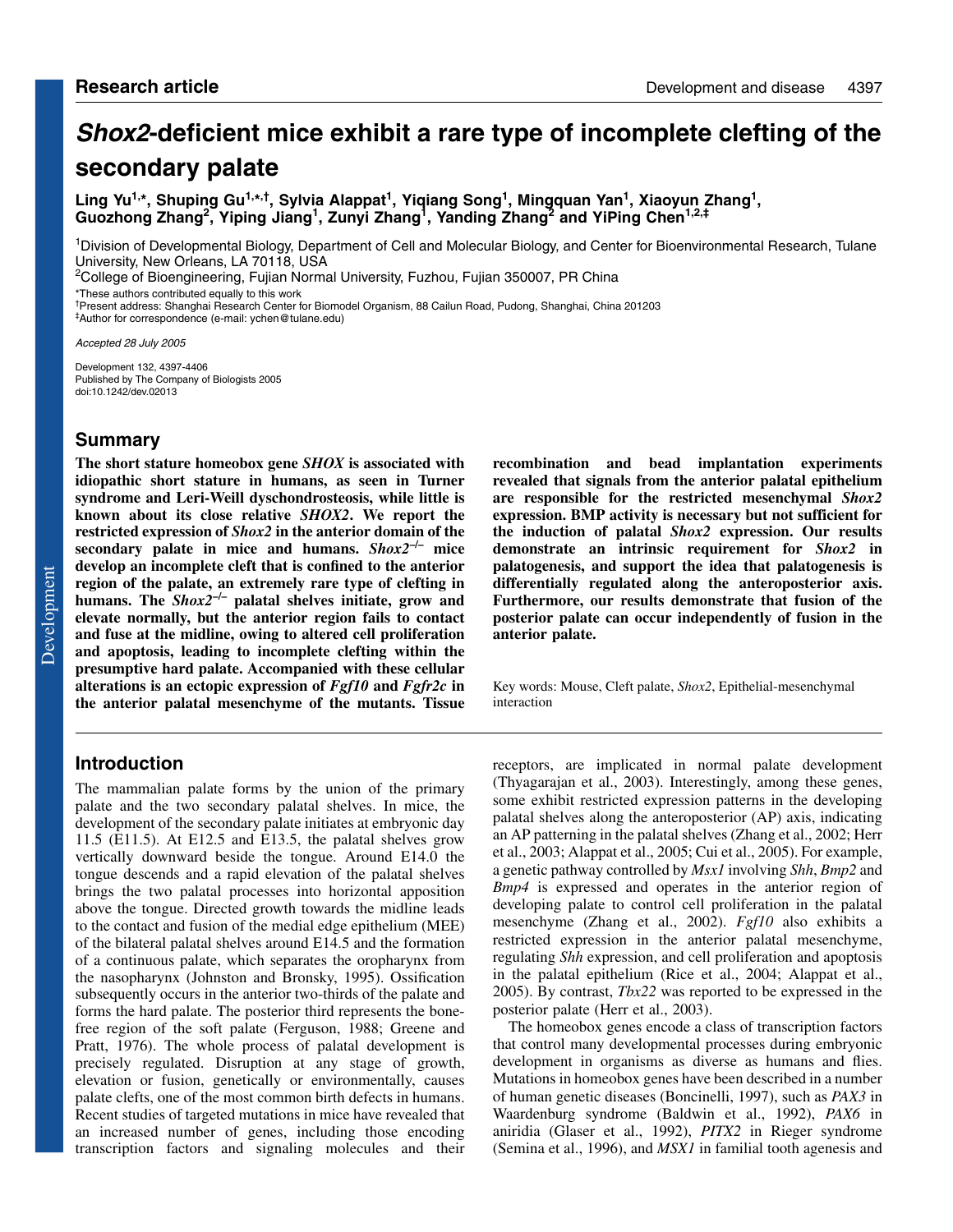#### 4398 Development 132 (19) Research article

cleft palate (Vastardis et al., 1996; Van den Boogaard et al., 2000). The *SHOX* gene (short stature homeobox gene) was initially identified to be associated with idiopathic growth retardation and Turner syndrome and Leri-Weill dyschondrosteosis in humans (Ellison et al., 1997; Rao et al., 1997; Belin et al., 1998; Shears et al., 1998). *SHOX* has a closely related human homolog *SHOX2* (*SHOT* or *OG12X*) (Blaschke et al., 1998; Semina et al., 1998). They share 83% homology at the amino acid level and have an identical homeodomain. The expression of *SHOX2* has been detected in the limb bud, branchial arches, nasal processes, heart, central nervous system and genital tubercle of human embryos (Clement-Jones et al., 2000). However, *SHOX2* has not yet been linked to any known syndromes so far. A zooblot analysis of *SHOX* and *SHOX2* revealed an absence of both genes in all the invertebrates studied but their presence in all vertebrates studied suggests that these two genes have a central role in the development of the internal skeleton and its related structures (Clement-Jones et al., 2000). An *SHOX* ortholog does not exist in mice, but the true mouse *Shox2* ortholog has been identified (Rovescalli et al., 1996; Clement-Jones et al., 2000). The mouse Shox2 shares 99% identity at the amino acid level with its human counterpart (Blaschke et al., 1998; Semina et al., 1998). The expression pattern of *Shox2* in developing mouse embryo is very similar to that of human *SHOX2* (Blaschke et al., 1998; Semina et al., 1998; Clement-Jones et al., 2000). In humans, *SHOX* and *SHOX2* exhibit an overlapping while sometimes complementary expression pattern in a number of developing organs or tissues, including the first and second branchial arch and their derivatives, and the developing limb, suggesting a functional redundancy between them (Clement-Jones et al., 2000). The lack of an *SHOX* ortholog in mice implicates that mouse *Shox2* may play a broader function than human *SHOX2* in embryogenesis.

In this study, we identified a restricted expression pattern of *Shox2* in the anterior palatal shelves of both mouse and human embryos. We demonstrate that the initially restricted expression of *Shox2* in the mouse palatal mesenchyme is induced by signals derived from the anterior palatal epithelium, among which BMP activity is indispensable. We further generated *Shox2* mutant mice by gene targeting. Defective palatal growth and altered gene expression are found to be confined to the anterior palate where *Shox2* is expressed, leading to an incomplete cleft within the anterior region. Our results demonstrate a crucially intrinsic role for *Shox2* in mammalian palatogenesis.

# **Materials and methods**

#### **Generation and genotyping of Shox2 knockout mice**

A BAC clone covering the *Shox2* genomic region (from Invitrogen) was used to amplify homologous sequences by PCR. The targeting vector was constructed by placing a 2.5 kb 5' homologous fragment and a 4.2-kb 3' homologous arm into a modified DTA-PGK-neo vector, flanking the neomycin resistance gene. Correct targeting of the *Shox2* locus with this vector results in the *PGK-neo* cassette replacing exon 3, which encodes the homeodomain. The targeting vector was linearized and electroporated into JM1 embryonic stem (ES) cells. Clones were selected with G418 and targeting was screened by Southern blot analysis with both a 5' probe and a 3' probe outside the flanking homologous sequences. Targeted ES cells were injected into C57BL/6 blastocysts to produce chimeras. Chimeric mice that were

derived from two independently targeted ES cell clones were mated with C57BL/6 mice to generate *Shox2* heterozygous animals, whose genotype was confirmed by Southern blotting of tail DNA. On the blots, digestion of genomic DNA with *Bam*HI and hybridized with the 3- probe gave rise to a 5 kb wild-type band and a 6.7 kb mutant band. Homozygous mutant mice from both clones exhibit identical phenotypes. Mice and embryos, maintained on C57BL/6 background, were routinely genotyped by PCR analysis of tail DNA or yolk sacs of embryos. One set of primers (M1, 5'-AGAGGCTATTCGGCTATGA-3'; M2, 5'-AGCCATGATGGATACTTTCTCG-3') amplified a 300 bp product from the mutant *Shox2* allele, the other set of primers (W1, 5'-GGTCCGACTTCGCCTCTGCTTGAT-3'; W2, 5'-CTTGCCGCGC-CCTTTAACCGAGAC-3') produced a 520 bp product from the wildtype *Shox2* allele.

#### **RT-PCR**

E13.5 mouse embryos were used to isolate mRNA using an RNAqueous-4PCR kit (Ambion). The first-strand cDNA synthesis was carried out using a SuperScript kit (Invitrogen). A set of primers (upstream, 5'-CTGCCCCATTGATGTGTTATT-3'; downstream, 5'-CCTCCTCCTCCAGCACCT-3') that amplified a 368 bp sequence of exon 1 and exon 2, and a pair of primers (upstream, 5'-ACCAGCAA-GAACTCCAGCAT-3'; downstream, 5'-GCCACACTCCTTTG-TCCAGT-3') that amplified a 371 bp sequence covering exon 4 to exon 6 of *Shox2* were used for RT-PCR detection of partial transcripts in the *Shox2* mutants. The primers (upstream, 5'-TTCCG-CAAGTTCACCTACC-3'; downstream, 5'-CGGGCCGGCCAT-GCTTTACG-3') that amplify a 361 bp cDNA product of S15 RNA were included as the positive control for RT-PCT.

#### **Histology, in situ hybridization and scanning electron microscopy (SEM)**

Mouse embryos were dissected in cold PBS and fixed in 4% paraformaldehyde (PFA) in PBS at 4°C overnight. Surgically and medically terminated human embryos were collected, staged and fixed in 4% PFA, under the ethical permission of the Ethics Committee of Fujian Normal University. For histological analysis, samples were embedded in paraffin, sectioned at  $8 \mu m$  and stained with Hematoxylin and Eosin. Samples used for section in situ hybridization were paraffin embedded and sectioned at  $10 \mu m$ . At least two identical samples of mutant and wild type were used for in situ hybridization for each probe. Samples used for whole-mount in situ hybridization were bleached with  $6\%$  H<sub>2</sub>O<sub>2</sub> after fixation, and dehydrated through a graded methanol series. Whole-mount and section in situ hybridization were performed as previously reported (Zhang et al., 1999). SEM was carried out as described before (Zhang et al., 2002).

#### **Tissue recombination and bead implantation**

The secondary palatal shelves from E11.5 to E13.5 embryos were microdissected in PBS. To separate the palatal epithelium from the mesenchyme, isolated palatal shelves were incubated for 20 minutes in solution containing 0.5% trypsin and 2.5% pancreatin on ice, and then were transferred to  $\alpha$ -MEM medium plus 20% fetal bovine serum on ice for an additional 10 minutes. Tissues were microsurgically separated. Tissue recombination and bead implantation were carried out according to procedures described previously (Chen et al., 1996; Zhang et al., 2002). Briefly, isolated palatal mesenchyme or intact palatal tissue (containing both the epithelium and mesenchyme) was placed on filter in the Trowell type organ cultures. For tissue recombination, donor palatal epithelia were placed on the top of mesenchymal tissues in organ culture. For bead implantations, protein-soaked beads (Affi-Gel blue agarose bead, 100-200 mesh, 75-  $150 \mu m$  diameter, from Bio-RAD, Hercules, CA) were implanted into the palatal tissues on the filter. Samples were harvested for wholemount in situ hybridization analysis after 24 hours in culture in  $\alpha$ -MEM media with 3500 mg/l glucose, 0.55 mM glycine, 0.056 mM ascorbic acid and 14% knockout serum replacement. The following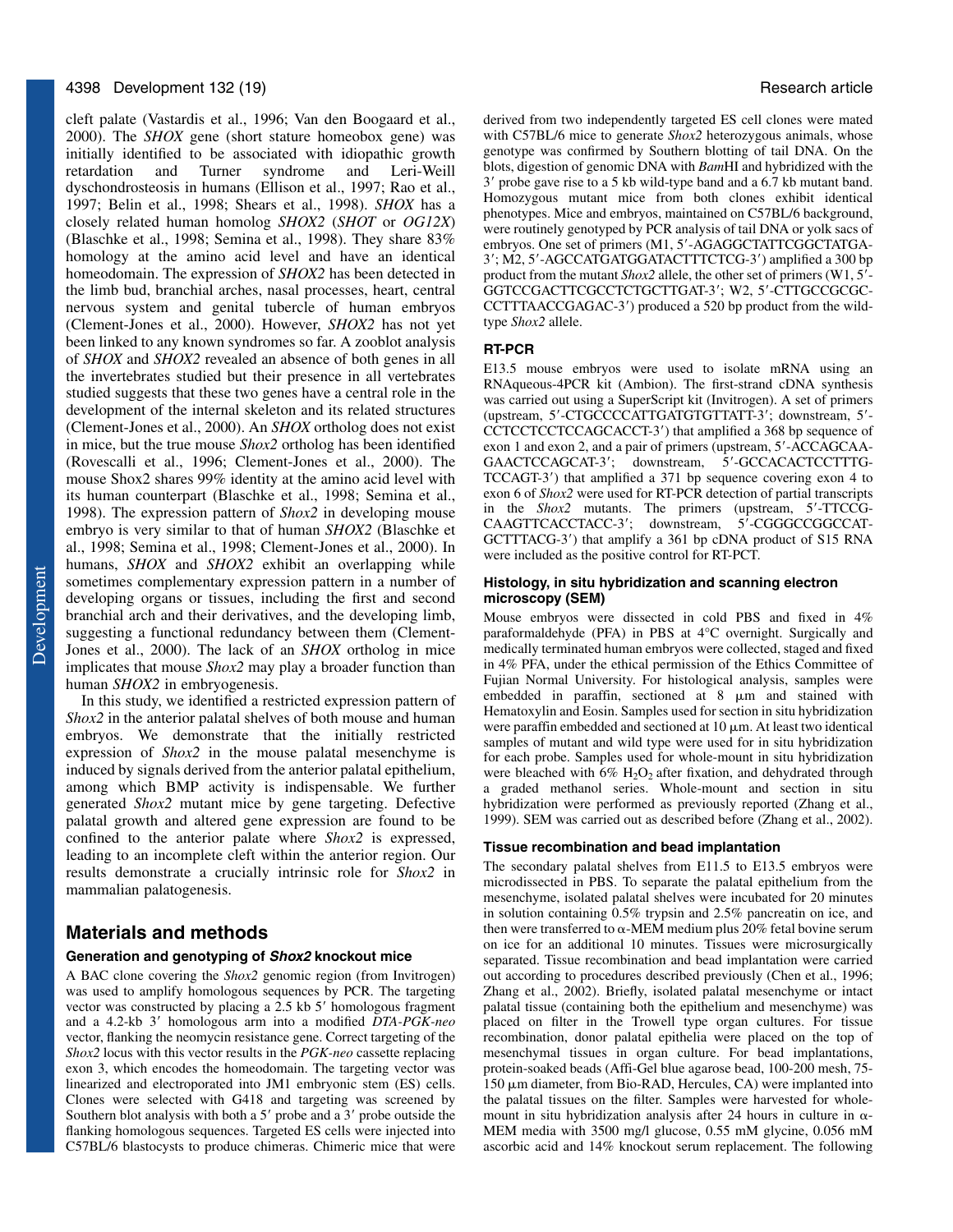

**Fig. 1.** Expression of *Shox2* in the developing palate. (A-C) *Shox2* expression (arrows) is detected by whole-mount (A) and section (B,C) in situ hybridization in the anterior (A,B) but not the posterior portion of palatal shelves at E11.5. The expression is restricted in the palatal mesenchyme (B). (D-F) At E12.5, *Shox2* expression (arrows) domain expands but is still restricted in the anterior palatal mesenchyme, as detected by whole-mount (D) and section (E) in situ hybridization. (G-I) *Shox2* expression (arrows) is still restricted in the anterior (G,H) but not in the posterior region (I) at E13.5. The expression at this stage expands to the palatal epithelium (H). (J-L) At E14.5, *Shox2* expression exhibits a pattern of alternative stripes in the anterior half of the palate (J). The expression is detected in both the palatal mesenchyme and epithelium (K). (M) *SHOX2* is also detected in the anterior palate of human embryo of 42 days post-conception (dpc), equivalent to mouse E11.5. (N) The posterior palate of human embryo of 42 dpc shows no *SHOX2* expression. All sections shown were made through a coronal plane. M, the first molar; T, tongue; PS, palatal shelf. Scale bar:  $200 \mu m$ .

proteins (with the concentration at which they were used) were obtained from R&D System (Minneapolis, MN) and used for bead implantation: activin  $(200 \text{ ng/µl})$ , Bmp2  $(200 \text{ ng/µl})$ , Bmp4  $(200 \text{ m})$ ng/ $\mu$ l), Bmp5 (200 ng/ $\mu$ l), Bmp7 (200 ng/ $\mu$ l), Fgf2 (500 ng/ $\mu$ l), Fgf4  $(500 \text{ ng/µl})$ , Fgf8 (200 ng/ $\mu$ l), Fgf10 (500 ng/ $\mu$ l), noggin (200 ng/ $\mu$ l) and Shh (1  $\mu$ g/ $\mu$ l). Anti-Shh antibodies (5E1), obtained from the Developmental Studies Hybridoma Bank, University of Iowa, Iowa City, IA, were used at  $400$  ng/ $\mu$ l.

### **Detection of cell proliferation and apoptosis**

Cell proliferation was detected by an immunochemical assay using a

#### Development and disease Cleft palate in Shox2-deficient mice 4399

biotinylated antibody against PCNA using a PCNA Staining Kit from Zymed Laboratories (South San Francisco, CA) or by BrdU labeling using a BrdU labeling and detection kit (Boehringer Mannheim) according to the manufacturer's instruction. PCNA-positive cells in arbitrarily defined area/region of the palatal epithelium and mesenchyme in wild-type and mutant embryos were counted. PCNApositive cells in the laterally adjacent maxillary mesenchyme where *Shox2* is not expressed were also counted as controls. Student's *t-*test was used to analyze if significance of differences and *P* values were present in wild-type and mutant samples. For BrdU labeling, tissues in organ cultured were pulsed at a concentration of 10  $\mu$ M for 45 minutes prior to being fixed in Carnoy fixative. Samples were processed for immunochemical staining as described previously (Zhao et al., 2000). The TUNEL assay was carried out to detect cell apoptosis in the palatal shelves in paraffin sections as described previously (Alappat et al., 2005). Three samples of mutant and wild-type control each were used for PCNA and TUNEL assays.

# **Results**

### **Shox2 expression is confined to the anterior domain of the developing palate**

In an expression screen for genes that are differentially expressed along the anteroposterior (AP) axis in the developing palate, we identified *Shox2* as one such gene. *Shox2* expression appears in the anterior-most domain of the palatal tissue folds at E11.5 when palatogenesis begins (Fig. 1A), and expands with its posterior boundary to the middle level of the first molar at E12.5 (Fig. 1D) and E13.5 (Fig. 1G). *Shox2* expression is restricted to the palatal mesenchyme at E11.5 (Fig. 1B) and E12.5 (Fig. 1E), but is expressed in both the palatal mesenchyme and epithelium at E13.5 (Fig. 1H). At E14.5, *Shox2* expression is somewhat downregulated and exhibits a striped pattern in the mesenchyme and epithelium (Fig. 1J,K). *Shox2* expression was absent in the posterior palatal mesenchyme in all stages examined (Fig. 1C,F,I,L). The palatal *Shox2* expression subsequently disappears at E15.5 (data not shown). We further demonstrated that the expression of human *SHOX2*, which resembles that of its mouse counterpart in many sites in developing embryo (Clement-Jones et al., 2000), is also confined to the anterior region of the palate of the human embryo (Fig. 1M,N).

### **Shox2 homozygous mutants exhibit impaired palatal development**

To investigate the role of *Shox2* in palatal development, we inactivated *Shox2* by deleting exon 3 which encodes the homeodomain of the Shox2 protein (Fig. 2A). The targeted locus in ES cells and germline transmission were confirmed by Southern blot analysis (Fig. 2B). Heterozygous and homozygous mice were maintained on the C57Bl/6 background and were genotyped by PCR (Fig. 2C). To confirm an absence of *Shox2* expression in *Shox2*-deficient mice, RT-PCT was performed with primers that amplify sequences spanning exon 1 to exon 2 and exon 4 to exon 6 of the *Shox2* gene, respectively. No partial *Shox2* transcripts were detected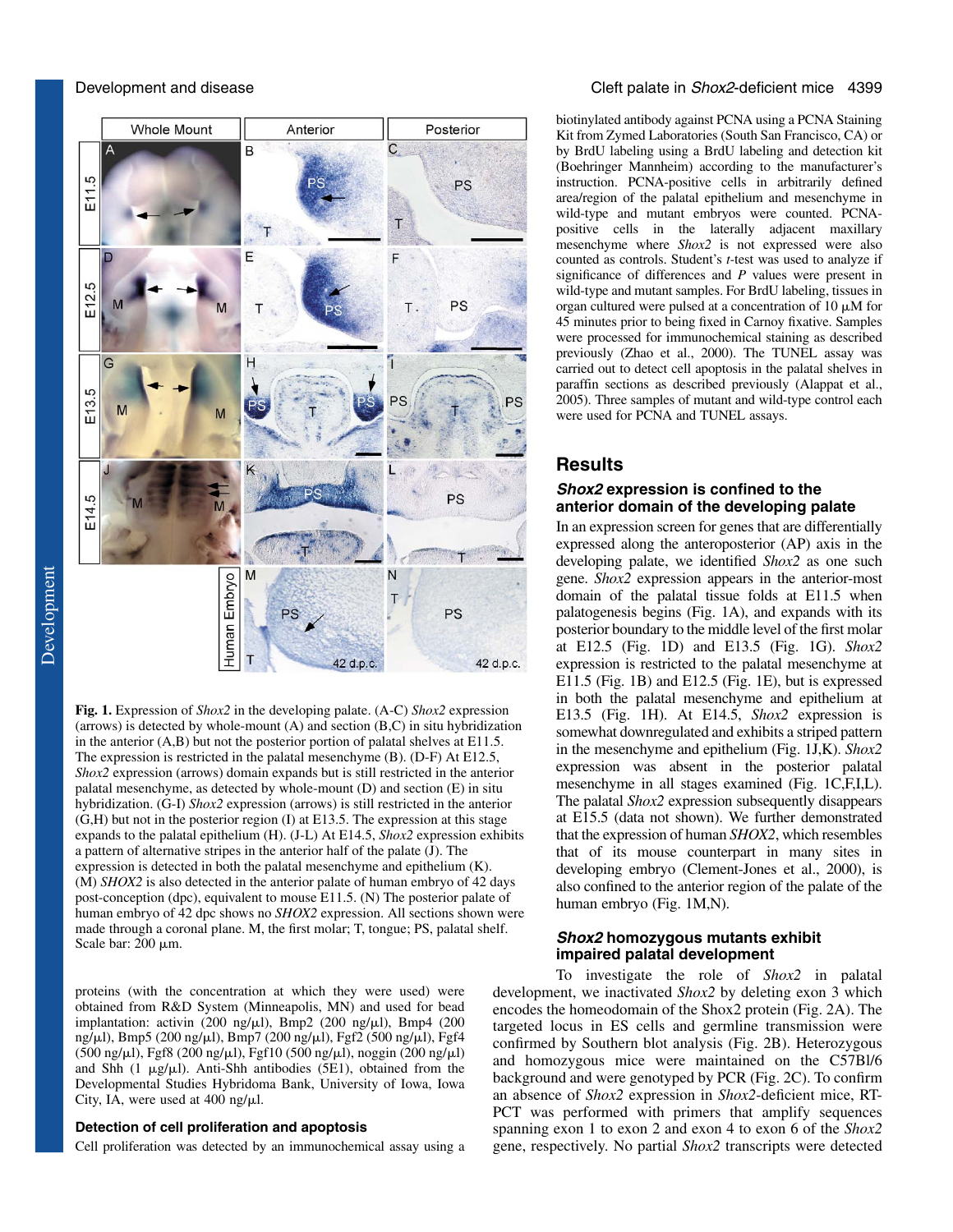#### 4400 Development 132 (19) Research article





**Fig. 2.** Targeted disruption of the *Shox2* gene in mice. (A) The mouse *Shox2* genomic structure spans 8.3 kb, and contains 6 exons, as indicated by numbers. The targeting vector contains genomic fragments flanking the *PGK-neo* cassette which replaces exon 3 of *Shox2* when correct homologous recombination occurs in ES cells. (B) Southern blot analysis of genomic DNA (digested with *Bam*HI and probed with 3'-probe) derived from E11.5 embryos with different genotypes. (C) PCR analysis of DNA from DNA samples from yolk sac of embryos using W and M pairs of primers for wildtype and mutant alleles, respectively (see A). The W set of primers amplify the wild-type DNA fragment at the size of 520 bp, while the M set of primers amplify the mutant DNA fragment of 300 bp. (D) RT-PCR assays showing the absence of partial *Shox2* transcripts in *Shox2*-deficient embryos.

in *Shox2* mutant embryos (Fig. 2D). Mice heterozygous for the *Shox2* mutation appeared normal and fertile. No *Shox2* homozygous mutant mice were identified at birth. Examination of staged embryos revealed that death of homozygous mutants occurred at mid-gestation stage. Of 187 homozygous mutant embryos recorded that present in a Mendelian ratio, 63% of mutant embryos died between E11.5 and E12.5, while the rest survived up to E17.5. Cardiac and vascular defects appeared to contribute to the embryonic lethality in *Shox2* homozygotes (R. Espinoza, L.Y. and Y.P.C., unpublished). Strikingly, the mutant embryos manifested an incomplete clefting in the anterior region of the palate (Fig. 3). At E15.0, when the secondary palate closes in the wild type, a clefting, from the anterior extremity of the secondary palate to the first molar level, could be seen in the mutant (Fig. 3). The AP length of the cleft appeared shortened at E17.5, probably owing to partial fusion of the palate at the posterior domain in the mutants (Fig. 3). Furthermore, it appears that the secondary palate failed to fuse with the primary palate and the nasal septum.

Histological analyses demonstrated that palatogenesis



**Fig. 3.** *Shox2* mutants exhibit clefting in the anterior palate. (A,B) Oral view of E15.0 wild-type (A) and  $Shox2^{-/-}$  (B) palate shows an anterior clefting in the mutant. Arrows indicate the cleft. (C,D) Scanning electron microscopic images of oral view of E17.5 wild-type (C) and  $\text{Shox2}^{-/-}$  (D) embryonic palate show an incomplete clefting (arrows) in the mutant palate. Arrow indicates the cleft, while arrowheads indicate the regions where the secondary palate fails to fuse with the primary palate and nasal septum. P, primary palate; PS, palatal shelf.

initiated normally in the  $Shox2^{-/-}$  embryos at E11.5. At E12.5, the anterior palate appeared slightly shorter (data not shown). At E13.5, the mutant anterior palate showed a dramatically retarded growth and exhibited a broadened appearance owing to a shallow ventrolateral indentation of the shelf, when compared with the wild-type control (Fig. 4A,B). By contrast, the posterior palate developed normally (Fig. 4C,D). At E14.5, the wild-type palatal shelves have elevated above the dorsum of the tongue and have met each other at the midline along the AP axis (Fig. 4E,G). The mutant palatal shelves were elevated over the tongue, but had only made contact at the midline in the posterior region (Fig. 4H). The retarded anterior palatal shelves in the mutants, although reoriented to the horizontal position, failed to make contact at the midline, leaving an opening in the anterior palate (Fig. 4F). In *Shox2* mutants at E15.0, a cleft remained in the anterior palate where the hard palate (anterior two-thirds of the palate) is forming (Fig. 4I,J), while the posterior region of the palate, which made contact posterior to the mid-level of the first molar (Fig. 4K,L), began to fuse, as indicated by the disruption of the midline seam (inset in Fig. 4L). The anterior palatal defect was seen in all 33 mutants examined. The coincidence of the restricted *Shox2* expression pattern in the palate and the clefting phenotype seen in the mutant indicates that Shox2 is an intrinsic regulator of palatogenesis.

Cell proliferation and apoptosis assays were carried out to reveal the cellular mechanisms that are responsible for the retarded palatal growth in *Shox2<sup>-/-</sup>* embryos. Significant decreased level of cell proliferation, assayed by PCNA staining, was detected in the anterior regions, in both epithelium (*P*<0.0005) and mesenchyme (*P<*0.0005), of the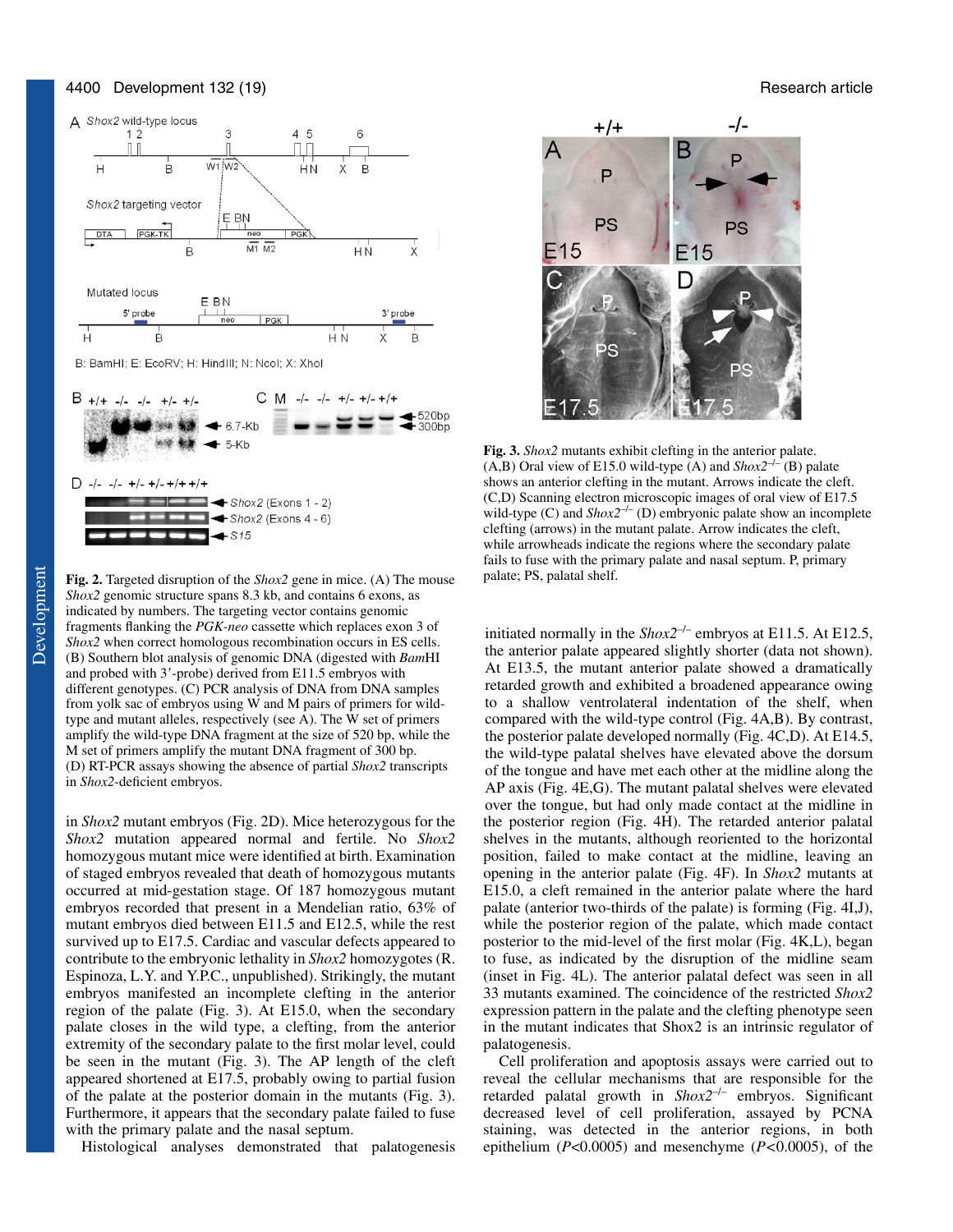

**Fig. 4.** *Shox2*–/– mice exhibit impaired palatal growth in the anterior domain. Coronal sections were made in all panels. Those anterior (A,B,E,F,I,J) and posterior (C,D,G,H) to the first molar are indicated. (K and L) Sections were made through mid-level of the first molar. (A-D) At E13.5, the palatal shelves are vertically oriented in the wild type (A,C). The anterior palatal shelves (arrows) in the *Shox2* mutants appear shorter and more rounded (B), but the posterior palatal shelves appear indistinguishable from the wild type (D). (E-H) At E14.5, the wild-type palatal shelves have elevated to the horizontal position above the tongue, closed and begun to fuse (E,G). The mutant palatal shelves have also elevated to the dorsum of the tongue, but have

only made contact and fused in the posterior region (H). The anterior palatal shelves of the mutants appear too small to make contact at the midline, leaving an opening as indicated by a star (F). (I-L) At E15.0, palate fusion is still ongoing along the AP length in the wild-type embryo (I,K). A cleft (star) remains in the anterior palate of *Shox2* mutants (J). A section through the mid-level of the first molar of the mutant shows the anterior contact point (arrow) of the palatal shelves (L). Inset in L shows disruption of the midline seam (arrowheads) in the posterior palate of the mutant at E15.0. T, tongue; PS, palatal shelves; th, tooth. Scale bar:  $300 \mu m$ .

*Shox2<sup>-/-</sup>* palate at E12.5 when the phenotype initially appears (Fig. 5A,B,E). However, comparable levels of cell proliferation in the posterior palate were found in the wild type and the mutants (data not shown). The altered cell proliferation in the palatal epithelium where *Shox2* is not normally expressed at this stage indicates a non-cell autonomous effect of the absence of *Shox2*. TUNEL assays have shown that cell death was unaltered in the  $Shox2^{-/-}$  palatal shelves at E12.5 (data not shown), but an increased level of apoptosis was detected in the anterior palatal epithelium at E13.5 (Fig. 5C,D). As *Shox2* is also expressed in the palatal epithelium at E13.5 (Fig. 1H), *Shox2* might control cell apoptosis via a cell autonomous mechanism.

### **Expression of genes implicated in palatogenesis in Shox2 mutants**

To establish a genetic hierarchy involved *Shox2* and genes that have been implicated in palatogenesis, we examined the expression of a number of candidate genes at E12.5 and E13.5. The expression of *Msx1*, *Bmp4* and *Fgf10* overlaps with that of *Shox2* in the anterior palatal mesenchyme. Mutations in either *Msx1* or *Fgf10* lead to complete cleft palate (Zhang et al., 2002; Rice et al., 2004; Alappat et al., 2005). Our results demonstrate a wild-type level of expression of *Msx1* and its downstream gene *Bmp4* in the *Shox2*–/– palate (Fig. 6A,B; data not shown). By contrast, *Fgf10* expression initially appeared normal in the mutant palate at E12.5 (data not shown), but showed an ectopic pattern in the anterior palatal mesenchyme immediately adjacent to the medial edge epithelium (MEE) at E13.5, while in the wild-type controls *Fgf10* expression has been displaced ventrolaterally away from the MEE at this stage (Fig. 6E,F) (Alappat et al., 2005). Fgf10 is known to signal through Fgf receptor 2b (Fgfr2b), which is expressed in the epithelium of developing palate (Fig. 6G) (Lee et al., 2001; Rice et al., 2004). Although *Fgfr2* knockout mice die at E10.5, specific deletion of *Fgfr2b* isoform, similar to *Fgf10* knockout, leads to a cleft palate phenotype (De Moerlooze et al., 2000; Rice et al., 2004). In situ hybridization using *Fgfr2* probe that covers both *Fgfr2b* and *Fgfr2c* transcripts, and *Fgfr2b*-specific probe revealed an ectopic *Fgfr2* expression in the anterior palatal mesenchyme of E13.5 *Shox2* mutant embryo (Fig. 6H). By contrast, *Fgfr2b* expression was not altered in the mutant palate, indicating that it is *Fgfr2c* that is ectopically activated in the palatal mesenchyme of *Shox2* mutants (data not shown). We have previously shown an altered expression of *Tgfb3* and *Jag2* in the palatal epithelium of *Fgf10* mice (Alappat et al., 2005). We further asked whether the ectopically expressed *Fgf10* in the palatal mesenchyme of *Shox2* mutant would alter the expression pattern of *Tgfb3* and *Jag2*. However, a comparable expression level of both genes was found in both wild-type and *Shox2* mutant embryos (data not shown). Together with the finding that *Shox2* maintains its expression pattern in both *Msx1* and *Fgf10* mutant palate (data not shown), we conclude that *Shox2* functions upstream to *Fgf10* and *Fgfr2c* but in parallel with *Msx1* in palatogenesis. Additionally, the expression of *Pax9*, *Lhx8* and *Osr2*, which are known to be critical for normal palatogenesis (Peters et al., 1998; Zhao et al., 1999; Lan et al., 2004), appeared normal in the  $Shox2^{-/-}$ palate (Fig. 6C,D; data not shown), indicating that these genes are not downstream effectors of *Shox2*.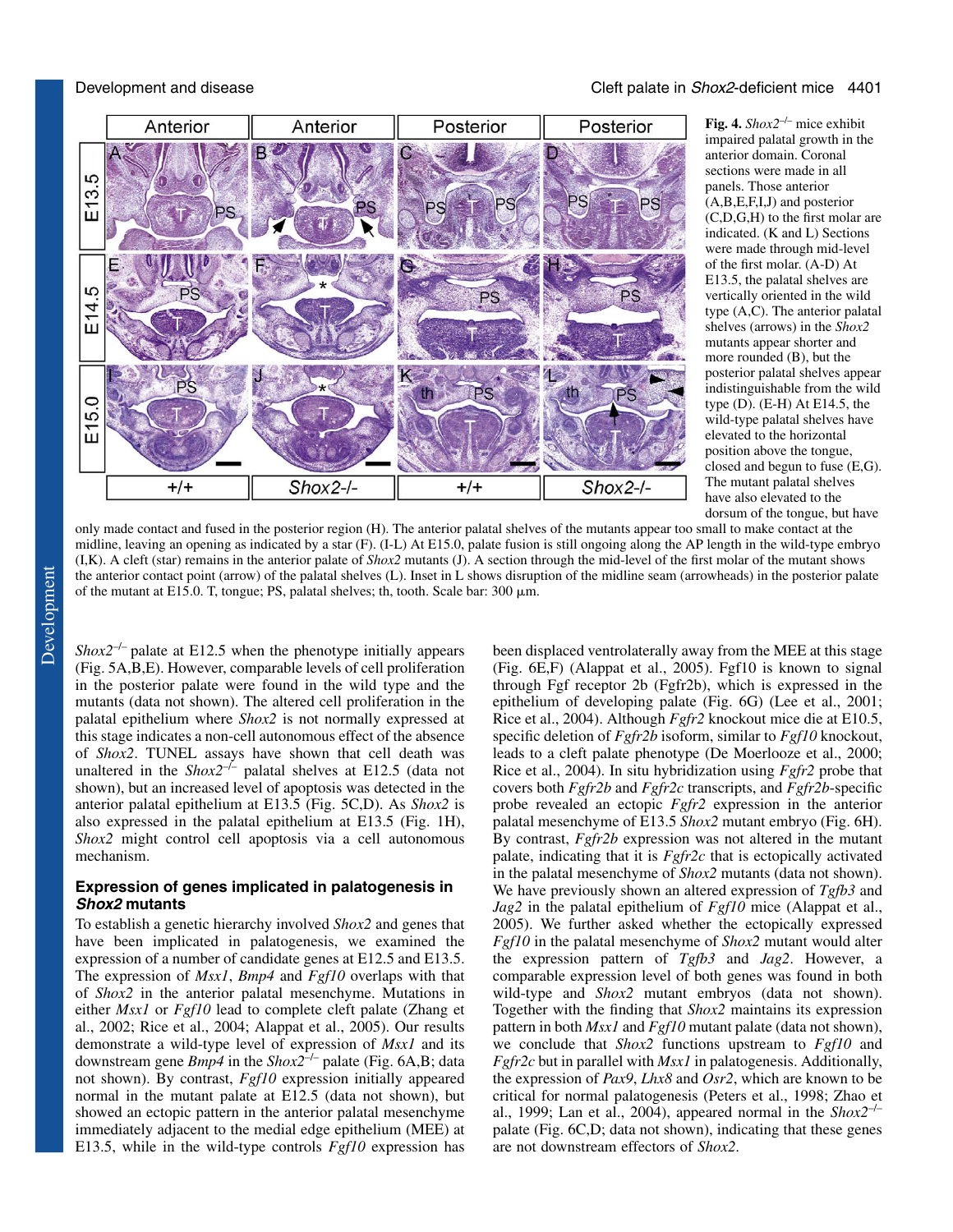

**Fig. 5.** Altered cellular processes in the *Shox2*–/– palatal shelves. (A,B) PCNA staining on coronal sections of E12.5 wild-type (A) and  *(B) palate shows significantly decreased level of cell* proliferation in the anterior region of the  $\textit{Shox2}^{-/-}$  palate. (C,D) The TUNEL assay on coronal sections of E13.5 wild-type (C) and  *(D) palate exhibits an increased level of cell apoptosis* (arrows) in the anterior palatal epithelium of the *Shox2* mutant. (E) Comparison of PCNA-positive cells in a fixed area of palate in wild-type and Shox2 mutant embryos. The number of PCNApositive cells in the mutant type palatal apex epithelium (mean=22.7), as marked by arrows in A,B, is greatly reduced when compared with that in the wild type (mean=72.3) (*P*<0.0005). The number of PCNA-positive cells in the mutant palatal mesenchyme (mean=17.5), as counted within the large square in A,B, is reduced to about 30% when compared with that in the wild type (mean=65.6) (*P<*0.0005). However, the number of PCNA-positive cells in the laterally adjacent maxillary mesenchyme where *Shox2* is not expressed, as counted within the small square in A,B, is similar between the wild type and the mutant (*P>*0.5). Standard deviation values were indicated for the error bars.

To test whether the ectopic *Fgf10* expression in the anterior palatal mesenchyme of *Shox2* mutant accounts for the defective cell proliferation, we carried out in vitro bead implantation experiment using the anterior and posterior region of E13.5 wild-type palatal shelves. Beads soaked with BSA (1 mg/ml), Fgf10 (500 ng/ $\mu$ l) or Fgf2 (500 ng/ $\mu$ l) were implanted onto the tissue explants. Explants were cultured for 20 hours and were pulsed for BrdU for 45 minutes prior to fixation. A significant lower level of BrdU-labeled cells was observed in the anterior palatal tissues (16/20) implanted with Fgf10 soaked beads (Fig. 7B), when compared with controls implanted with BSA beads (Fig. 7A). Fgf10-soaked beads,



**Fig. 6.** Gene expression in the *Shox2*–/– palatal shelves. (A) *Msx1* expression in the anterior palatal mesenchyme of an E12.5 wild-type embryo. (B) *Msx1* exhibits a wild-type pattern of expression in the anterior palatal mesenchyme of an E12.5 *Shox2*–/– embryo. (C,D) *Pax9* expression is unaltered in the anterior palate of *Shox2* mutant (D) when compared with wild-type control (C). (E,F) Ectopic *Fgf10* expression is seen in the anterior palatal mesenchyme (arrows) of E13.5 mutant embryo (E) but not in the wild-type counterpart (F). (G,H) *Fgfr2*, which is restricted to the anterior palatal epithelium (arrowheads) in E13.5 wild-type embryo (G), is ectopically activated in the anterior palatal mesenchyme (arrows) of the age-matched *Shox2* mutants. b, bead.

however, did not alter cell proliferation in the posterior palatal tissue (11/11) (Fig. 7D,E), further demonstrating differential responses of palatal tissue along the AP axis to Fgf10 induction. By contrast, Fgf2, which binds to all four Fgf receptors, stimulate cell proliferation in both anterior (12/12) (Fig. 7C) and posterior palatal tissues (8/8) (Fig. 7F). Thus, ectopically applied Fgf10 appears to inhibit cell proliferation in the anterior palate. Different Fgfs apparently act differently on cell proliferation in the developing palate.

#### **Regulation of Shox2 expression in the palate**

We further studied the regulation of *Shox2* expression in the palate. In vitro tissue culture and recombination experiments were performed to determine if *Shox2* induction/expression relies on the palatal epithelial signals. Palatal folds from E11.5 retained *Shox2* expression after 24 hours of culture in vitro (Fig. 8A), but lost *Shox2* expression if the palatal epithelium was removed (Fig. 8B). However, *Shox2* expression was restored in the mesenchyme when recombined with epithelia from the anterior palatal shelves (11/11; Fig. 8C). By contrast, *Shox2* expression was independent of the palatal epithelium in tissues isolated at E12.5 (Fig. 8D,E). Interestingly, when the epithelium from the anterior region of E12.5 palatal shelves was recombined with the posterior palatal mesenchyme, ectopic *Shox2* expression was activated (7/10; Fig.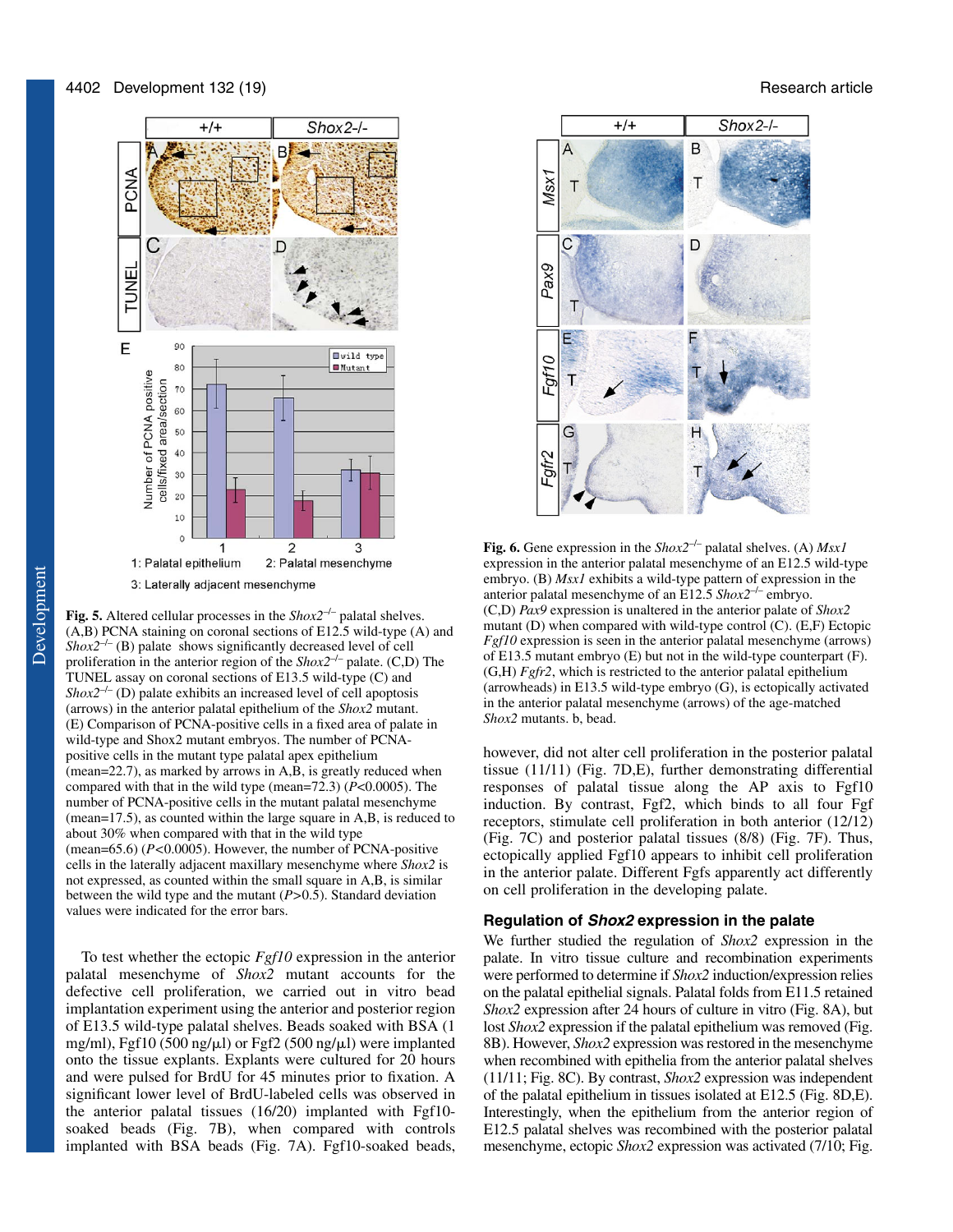

**Fig. 7.** Fgf proteins exert different effects on cell proliferation in the developing palate. (A-C) Fgf10 inhibits cell proliferation (B), while Fgf2 stimulates cell proliferation (C) in E13.5 anterior palatal tissue when compared with tissue treated with BSA (A). (D-F) Cell proliferation levels are similar in the posterior palatal tissue implanted with either BSA bead (D) or Fgf10 bead (E). However, cell proliferation level is significantly increased in the posterior

8F). The anterior palatal epithelium is thus responsible for *Shox2* expression in the developing palate.

In an effort to identify growth factors that are responsible for *Shox2* induction in the palate, we performed beads implantation experiments. Palatal mesenchyme from the E11.5 or E12.5 posterior palate was isolated and implanted with protein-soaked beads and cultured in vitro. The proteins tested (activin, Bmp2, Bmp4, Bmp5, Bmp7, Fgf4, Fgf8 and Shh) are either expressed in the developing palate or are known to induce gene expression in the dental mesenchyme, which has the same origin as the palatal mesenchyme (Chai et al., 2000; Ito et al., 2003). However, no single growth factor tested in this assay was sufficient to induce *Shox2* expression in the posterior palatal mesenchyme (data not shown): activin (0/10), Bmp2 (0/18), Bmp4 (0/14), Bmp5 (0/8), Bmp7 (0/15), Fgf4 (0/6), Fgf8 (0/18) and Shh (0/10). As Fgf and Bmp signaling pathways are often antagonistic to each other in many developing organs, we tested a combinatorial effect of Fgf and noggin on *Shox2* induction by using beads soaked with Fgf10 (200 ng/ $\mu$ l) and noggin (200 ng/µl). Ectopic *Shox2* induction was never seen in all 12 samples tested (data not shown). As *Shh* and *Bmp2* are expressed in the anterior palatal epithelium (Zhang et al., 2002), and the anterior palatal epithelium was shown to activate ectopic *Shox2* expression (Fig. 8F), we blocked their activities to determine if they are involved in *Shox2* induction. Nogginor Shh antibody-soaked beads were implanted into explanted E11.5 palatal shelves close to the region where *Shox2* is normally expressed. Following 24 hours in organ culture, similar to the BSA controls, Shh antibody did not affect *Shox2* expression (0/8; Fig. 8G,H), but Noggin-soaked beads were able to inhibit *Shox2* expression (12/17; Fig. 8I), indicating that Bmp activity constitutes an indispensable component of the epithelial signals. Although not sufficient, Bmp activity is necessary for *Shox2* induction in the palatal mesenchyme.

# **Discussion**

### **Palatal Shox2 expression is regulated and regionally confined by epithelial signals**

We have previously demonstrated a differential expression



palatal tissue implanted with Fgf2 bead (F). b, bead. **Fig. 8.** Regulation of *Shox2* expression in the developing palatal mesenchyme. (A-C) *Shox2* expression (arrow) remains in the anterior palatal mesenchyme of an E11.5 palatal shelf after 24 hours in organ culture (A), but is not detected in the mesenchyme of an E11.5 deepithelialized palatal shelf after 24 hours in organ culture (B). *Shox2* expression (arrow) is maintained/induced in E11.5 palatal mesenchyme recombined a piece of anterior palatal epithelium from a donor palatal shelf of the same stage (C). (C, inset) A section through a recombinant sample shows *Shox2* expression in the palatal mesenchyme immediately adjacent to the donor epithelium indicated by an asterisk. (D-F) At E12.5 *Shox2* is expressed in the anterior palatal mesenchyme (arrowheads) of the palatal shelves with (D) or without (E) palatal epithelium after 24 hours in organ culture. Ectopic *Shox2* expression (arrow) is induced in the mesenchyme of the posterior palatal shelf by an epithelium from the anterior region of the E12.5 palatal shelf after 24 hours in organ culture (F). Arrows in D-F indicate the posterior region of the cultured palatal shelves. (G-I) *Shox2* expression is not altered by application of either BSA (G) or anti-Shh antibodies (H) in the anterior mesenchyme of the E11.5 palatal shelves, but is downregulated by Noggin beads after 24 hours in organ culture (I). b, bead.

pattern of a number of genes along the AP axis of the developing palatal shelves (Zhang et al., 2002; Alappat et al., 2005), suggesting regional regulation of palatal growth and patterning along the AP axis. Here, we show that *Shox2* also exhibits a restricted expression pattern in the anterior palate. This restricted expression pattern implicates *Shox2* as a unique regulator of palatal growth and patterning.

Mammalian palatogenesis is governed by interactions between the palatal epithelium and mesenchyme (Slavkin, 1984; Ferguson and Honig, 1984). Our tissue recombination studies demonstrate the induction of *Shox2* expression in the palatal mesenchyme by the palatal epithelial tissue. Initial *Shox2* expression in the palatal mesenchyme relies on the presence of the palatal epithelium. Removal of the palatal epithelium at E11.5 led to loss of *Shox2* expression in the palatal mesenchyme. However, at E12.5, the epithelial signals are no longer necessary for the maintenance of the mesenchymal *Shox2* expression. Interestingly, at this stage, the anterior palatal epithelium retains its inductive capability, as the epithelium is able to induce ectopic *Shox2* expression in the posterior palatal mesenchyme. Only epithelial tissue from the anterior palatal shelves but not the posterior is capable of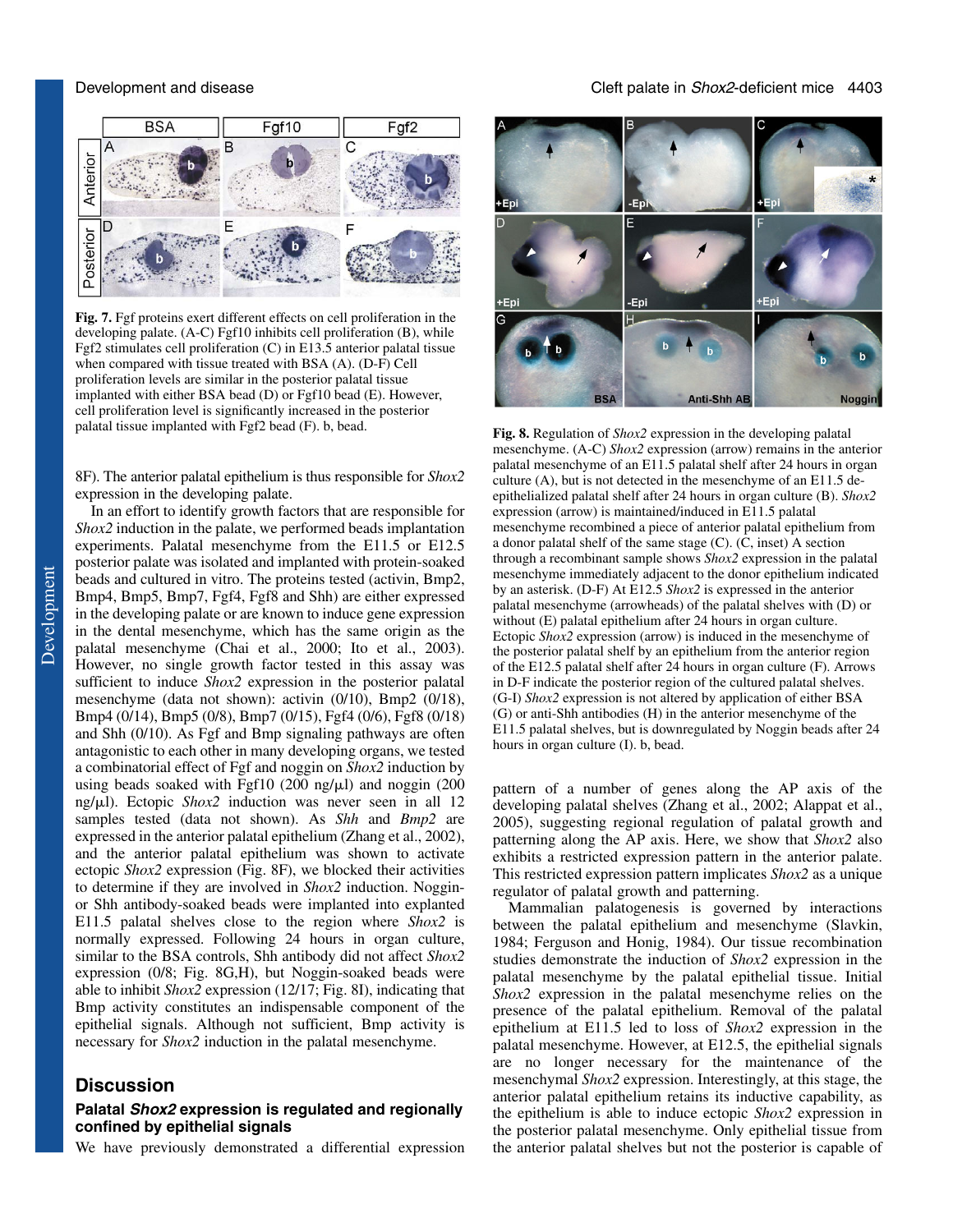doing so, indicating heterogeneity in the palatal epithelium along the AP length. The morphological heterogeneity of the palatal epithelium has been noticed, with the formation of pseudostratified, ciliated and columnar epithelia on the nasal aspect of palate, and stratified non-keratinized and squamous epitheliua on the oral side (Ferguson, 1988). However, our results unambiguously demonstrate the existence of epithelial heterogeneity in terms of gene induction capability along the palatal AP axis at the onset of palatogenesis. This epithelial heterogeneity along the palatal AP axis could be attributed to different origins of the epithelial tissues or distinct origins of cranial neural crest cells that the epithelial tissues exposed to. We have previously shown that the palatal mesenchyme becomes heterogeneous along the AP axis at E12.5, as evidenced by the fact that Bmp4 induces *Msx1* expression in the anterior palatal mesenchyme but not the posterior mesenchyme, while Fgf8 induces *Pax9* expression only in the posterior palatal mesenchyme (Zhang et al., 2002). This point is further strengthened by the fact that Fgf10 represses cell proliferation in the anterior but not the posterior palatal tissues (this study). The finding that the anterior palatal epithelium is able to induce *Shox2* expression in the E12.5 posterior palatal mesenchyme suggests that palatal mesenchyme at this stage retains a certain degree of plasticity in terms of competence to the induction by epithelial signals.

Diffusible growth factors play a pivotal role in mediating tissue interactions, often leading to activation of gene expression in the adjacent tissue (Thesleff et al., 1995; Chen and Maas, 1998). A number of growth factors are expressed in developing palate or are implicated in normal palate development, such as *Bmp2*, *Bmp4* and *Shh*, that are all expressed in the anterior palatal epithelium (Zhang et al., 2002), making them potential inducers of *Shox2*. However, none of the growth factors that were tested in this study was able to induce *Shox2* expression in the posterior palatal mesenchyme. By contrast, blocking of Bmp activity in the anterior palatal epithelium by the Bmp antagonist Noggin led to a downregulation of *Shox2* expression in the anterior palatal mesenchyme. These results demonstrate a necessary but not sufficient role for Bmp in the induction of *Shox2* expression. *Shox2* induction apparently requires participation of multiple factors.

#### **Shox2 encodes an intrinsic regulator of the anterior palatal growth**

Altered levels of cell proliferation and/or apoptosis in developing palate often cause abnormal palatal growth, leading to cleft palate formation (Zhang et al., 2002; Ito et al., 2003; Lan et al., 2004; Rice et al., 2004; Alappat et al., 2005). The anterior region of the *Shox2*–/– palatal shelves appears shorter and smaller, indicating an impaired palatal growth. The mutant anterior palatal shelves are obviously too small to make contact after elevation. This retarded growth in the anterior palate may also contribute to the lack of fusion of the secondary palate with the primary palate and the nasal septum. TUNEL analyses of the palatal shelves of *Shox2*–/– embryos at E12.5 reveal an unaltered level of cell apoptosis. However, a high level of apoptosis in the anterior palatal epithelium at E13.5 was detected when *Shox2* expression expands from the palatal mesenchyme to the epithelium, suggesting a likely cellautonomous regulation of *Shox2* on apoptosis. Deficient cell

proliferation in the anterior palatal mesenchyme was also identified. Thus, both altered apoptosis and cell proliferation, confined to the region where *Shox2* is expressed, contribute to the retarded palatal growth in the *Shox2* mutants. Gene expression analyses demonstrate that an unaltered expression of a number of genes known to be crucial for normal palatogenesis, including *Msx1* and its downstream gene *Bmp4*, *Pax9*, *Lhx8*, *Osr2*, *Jag2* and *Tgfb3*, in the *Shox2<sup>-/-</sup>* palatal shelves, suggesting that these genes do not reside downstream of *Shox2* in palatogenesis. However, *Fgf10* and its receptor *Fgfr2* were found to be ectopically expressed in the anterior palatal mesenchyme of the mutants. It has been demonstrated that Fgf10/Fgfr2 signaling is required for normal cell proliferation and survival in developing palate, and application of exogenous Fgf10 can stimulate cell proliferation in the palatal epithelium (Rice et al., 2004). In contrast to these observations, *Fgf10* and *Fgfr2c* were ectopically activated in the anterior palate of *Shox2* mutants, where defective cell proliferation and apoptosis were also found. In vitro application of Fgf10 protein to the anterior palate could actually inhibit cell proliferation. The opposite results observed in the current study and the studies by Rice et al. (Rice et al., 2004) could be attributed to the different concentrations of Fgf10 protein that was used, or different regions along the AP axis of the palatal shelves to which the protein was applied. It is true that a molecule may have opposite functions at different concentrations or in different developing organs. This can be exemplified by the fact that Bmp4 stimulates cell proliferation in palatal mesenchyme and mandibular mesenchyme but exerts an inhibitory effect on cell proliferation in developing lung (Bellusci et al., 1996; Barlow and Francis-West, 1997; Zhang et al., 2002). Furthermore, Bmp4 was found to activate at a lower concentration but to repress at a higher concentration the expression of *Shh* in the developing tooth germ (Zhang et al., 2000). Several signaling pathways operate and form a signaling network in the regulation of palatogenesis. Ectopic expression *Fgf10* and *Fgfr2c* in the palatal mesenchyme of *Shox2* mutants may disrupt a precisely tuned balance in the signaling network that regulate cell proliferation and survival in the anterior palate, leading to abnormal cell division and apoptosis. As Fgf10 does not signal through Fgfr2c, the ectopically expressed Fgfr2c might mediate signaling from other Fgfs that are expressed in the developing palate. In normal palatogenesis, *Shox2* appears to repress, although not necessarily directly, *Fgf10* and *Fgfr2c* expression in the anterior palatal mesenchyme.

## **Shox2–/– mice exhibit an unusual type of cleft secondary palate**

Genes that are harbored within the human genomic region 3q22-26 were thought to be responsible for blepharophimosis, Cornelia de Lange syndromes and 3q duplication syndrome (Ireland et al., 1991; Aqua et al., 1995; Fryns, 1995; Small et al., 1995; Allanson et al., 1997; Semina et al., 1998). The human *SHOX2* gene is located at this precise site of the human genome, and its mouse orthologue is mapped within the region syntenic to human 3q25-26 (Blaschke et al., 1998; Semina et al., 1998). Because of its chromosomal localization and the consistency of its expression pattern in developing human and mouse embryos with the congenital defects of these syndromes (Blaschke et al., 1998; Semina et al., 1998; Clement-Jones et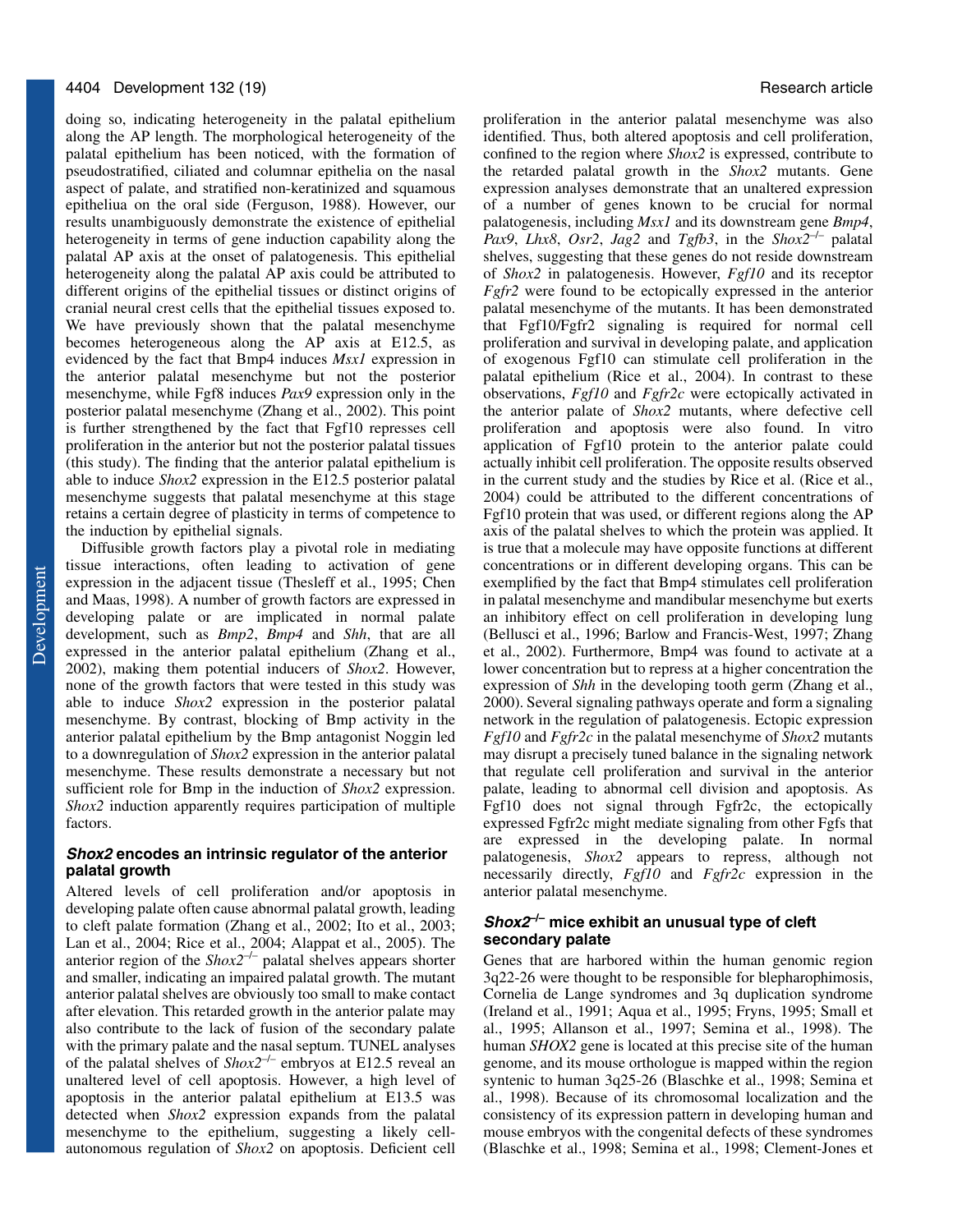al., 2000), *SHOX2* was initially thought to be a potential candidate gene for these syndromes. However, recent studies have linked NIPBL to Cornelia de Lange syndrome and FOXL2 to blepharophimosis (Crisponi et al., 2001; Gillis et al., 2004; Krantz et al., 2004; Tonkin et al., 2004). Thus far, *SHOX2* has not yet been linked to any known syndrome in humans. The lack of an *SHOX* ortholog in mice implies that mouse *Shox2* may play a broader function than human *SHOX2* in embryogenesis. Indeed, *Shox2*–/– mice die prenatally, probably owing to cardiac failure, exhibiting a cleft palate phenotype (this study) and other defects including shortened limbs as is characteristic of the short stature syndromes (L.Y. and Y.P.C., unpublished).

Consistent with the confined *Shox2* expression in the anterior palatal shelves, *Shox2*-deficient mice show an incomplete anterior clefting. Thus, the cleft is limited within the future hard palate, while the future soft palate is unaffected. The unique anterior clefting phenotype in  $\textit{Shox2}^{-/-}$  mice is clearly different from those seen in mice carrying a genetically engineered or naturally occurring mutant gene reported previously. It is generally considered that the clefts of the hard palate invariably include soft-palate clefts (Sperber, 2001). In humans cleft hard palate with intact soft-palate is extremely unusual (Schupbach, 1983). This type of cleft was even not classified in the Veau classification system, the earliest widely accepted system that divided cleft anomalies of individuals into four subgroups (Shprintzen, 2002).

Human and rodents share great similarity in palate closure that begins at the earliest point of contact and proceeds in the anterior and posterior directions (Schupbach, 1983). As the initial closure point is located within the anterior third of the shelf, it is generally accepted that palatal closure occurs in an anterior-to-posterior sequence until fusion is complete (Schupbach, 1983; Kaufman and Bard, 1999; Sperber, 2001; Zhang et al., 2002). Clinically, the mildest form of cleft palate is bifid uvula or clefting of posterior soft palate. Increasingly, severe clefts always have posterior involvement and the clefting advances anteriorly in an opposite direction to that of normal palatal fusion (Sperber, 2001). Cleft hard palate with an intact soft-palate was seen in humans but was thought to be caused by a postfusion rupture mechanism (Fara, 1971; Mitts et al., 1981; Schupbach, 1983). The restricted *SHOX2* expression in the human palate makes it a potential candidate gene for this rare type of cleft. In a genetic study using *Msx1* mutant mice, *Msx1* was found to be expressed in the very anterior region of the secondary palatal shelves and controls cell proliferation in the anterior palatal mesenchyme via regulating *Bmp4* expression (Zhang et al., 2002). The *Msx1* mutant palatal shelves elevate to the dorsum of the tongue, but the anterior region of the palatal shelves appears too small to make contact at the midline, leading to complete cleft of secondary palate. Similar complete clefts resulted from a defect in the anterior palate growth were also observed in *Fgf10* mutants (Rice et al., 2004; Alappat et al., 2005). These studies support the anterior-to-posterior closure model and suggest a zipper-like mechanism for palatal closure (Zhang et al., 2002). However, in the present study, we showed that mice lacking *Shox2* have an incomplete clefting within the anterior palate, while the posterior palate, including the soft palate, closes and fuses normally. These results demonstrate that the posterior palate can fuse independently of anterior palate

fusion, and call for a revision of the prevailing model on the palatal closure sequence. However, we certainly cannot rule out the possibility that in this particular *Shox2* mutant model increased *Fgf10* expression in the anterior palatal mesenchyme could signal to the posterior palate and lead to posterior fusion. Nevertheless, *Shox2*–/– mice represent a unique model for studying pathogenesis of cleft hard palate.

We thank Dr Carol Burdsal for critical comments on the manuscript and Dr Rulang Jiang for *Osr2* cDNA probe. This work was supported by grants from the NIH (R01DE12329, R01DE14044) and the Wall Fund of Tulane University to Y.P.C.; and by National Natural Science Foundation of China (30270652, 30370705) and Fujian Provincial Department of Science and Technology, China (2002I006, C0320002) to YZ.

### **References**

- **Alappat, S. R., Zhang, Z., Suzuki, K., Zhang, X., Liu, H., Jiang, R., Yamada, G. and Chen, Y. P.** (2005). The cellular and molecular etiology of the cleft secondary palate in *Fgf10* mutant mice. *Dev. Biol*. **277**, 102-113.
- **Allanson, J. E., Hennekam, R. C. and Ireland, M.** (1997). De Lange syndrome: subjective and objective comparison of the classical and mild phenotypes. *J. Med. Genet*. **34**, 645-650.
- **Aqua, M. S., Rizzu, P., Lindsay, E. A., Shaffer, L. G., Zackai, E. H., Overhauser, J. and Baldini, A.** (1995). Duplication 3q syndrome: molecular delineation of the critical region. *Am. J. Med. Genet*. **55**, 33-37.
- **Baldwin, C. T., Hoth, C. F., Amos, J. A., da-Silva, E. O. and Milunsky, A.** (1992). An exonic mutation in the HuP2 paired domain gene causes Waardenburg's syndrome. *Nature* **355**, 637-638.
- **Barlow, A. J. and Francis-West, P. H.** (1997). Ectopic application of BMP-2 and BMP-4 can change patterning of developing chick facial primordia. *Development* **124**, 391-398.
- **Belin, V., Cusin, V., Viot, G., Girlich, D., Toutain, A., Moncla, A., Vekemans, M., Le Merrer, M., Munnich, A. and Cormier-Daire, V.** (1998). SHOX mutations in dyschondrosteosis (Lòei-Weill syndrome). *Nat. Genet*. **19**, 67-69.
- **Bellusci, S., Henderson, R., Winnier, G., Oikawa, T. and Hogan, B. L. M.** (1996). Evidence from normal expression and targeted misexpression that *Bone Morphogenetic Protein-4* (*Bmp-4*) plays a role in mouse embryonic lung morphogenesis. *Development* **122**, 1693-1702.
- **Blaschke, R. J., Monaghan, A. P., Schiller, S., Schechinger, B., Rao, E., Padilla-Nash, H., Ried, T. and Rappold, G. A.** (1998). SHOT, a SHOXrelated homeobox gene, is implicated in craniofacial, brain, heart, and limb development. *Proc. Natl. Acad. Sci. USA* **95**, 2406-2411.
- **Boncinelli, E.** (1997). Homeobox genes and disease. *Curr. Opin. Genet. Dev*. **7**, 331-337.
- **Chai, Y., Jiang, X., Ito, Y., Bringas, P., Jr, Han, J., Rowitch, D., Soriana, P., McMahon, A. and Sucov, H.** (2000.). Fate of the mammalian cranial neural crest during tooth and mandibular morphogenesis. *Development* **127**, 1671-1679.
- **Chen, Y. P. and Maas, R.** (1998). Signaling loops in the reciprocal epithelialmesenchymal interactions of mammalian tooth development. In *Molecular basis of epithelial appendage morphogenesis* (ed. C.-M, Chuong), pp. 265- 282. Austin, TX: RG Landes.
- **Chen, Y. P., Bei, M., Woo, I., Satokata, I. and Maas, R.** (1996). *Msx1* controls inductive signaling during mammalian tooth morphogenesis. *Development* **122**, 3035-3044.
- **Clement-Jones, M., Schiller, S., Rao, E., Blaschke, R. J., Zuniga, A., Zeller, R., Robson, S. C., Binder, G., Glass, I., Strachan, T. et al.** (2000). The short stature homeobox gene *SHOX* is involved in skeletal abnormalities in Turner syndrome. *Hum. Mol. Genet*. **9**, 695-702.
- **Crisponi, L., Deiana, M., Loi, A., Chiappe, F., Uda, M., Amati, P., Bisceglia, L., Zelante, L., Nagaraja, R., Procu, S. et al.** (2001). The putative forkhead transcription factor FOXL2 is mutated in blepharonphimosis/ptosis/epicanthus inversus syndrome. *Nat. Genet*. **27**, 132-134.
- **Cui, X.-M., Shiomi, N., Chen, J., Saito, T., Yamamoto, T., Ito, Y., Bringas,** P., Chai, Y. and Shuler, C. F. (2005). Overexpression of Smad2 in Tgf- $\beta$ 3null mutant mice rescues cleft palate. *Dev. Biol*. **278**, 193-202.
- **De Moerlooze, L., Spencer-Dene, B., Revest, J., Hajihosseni, M.,**